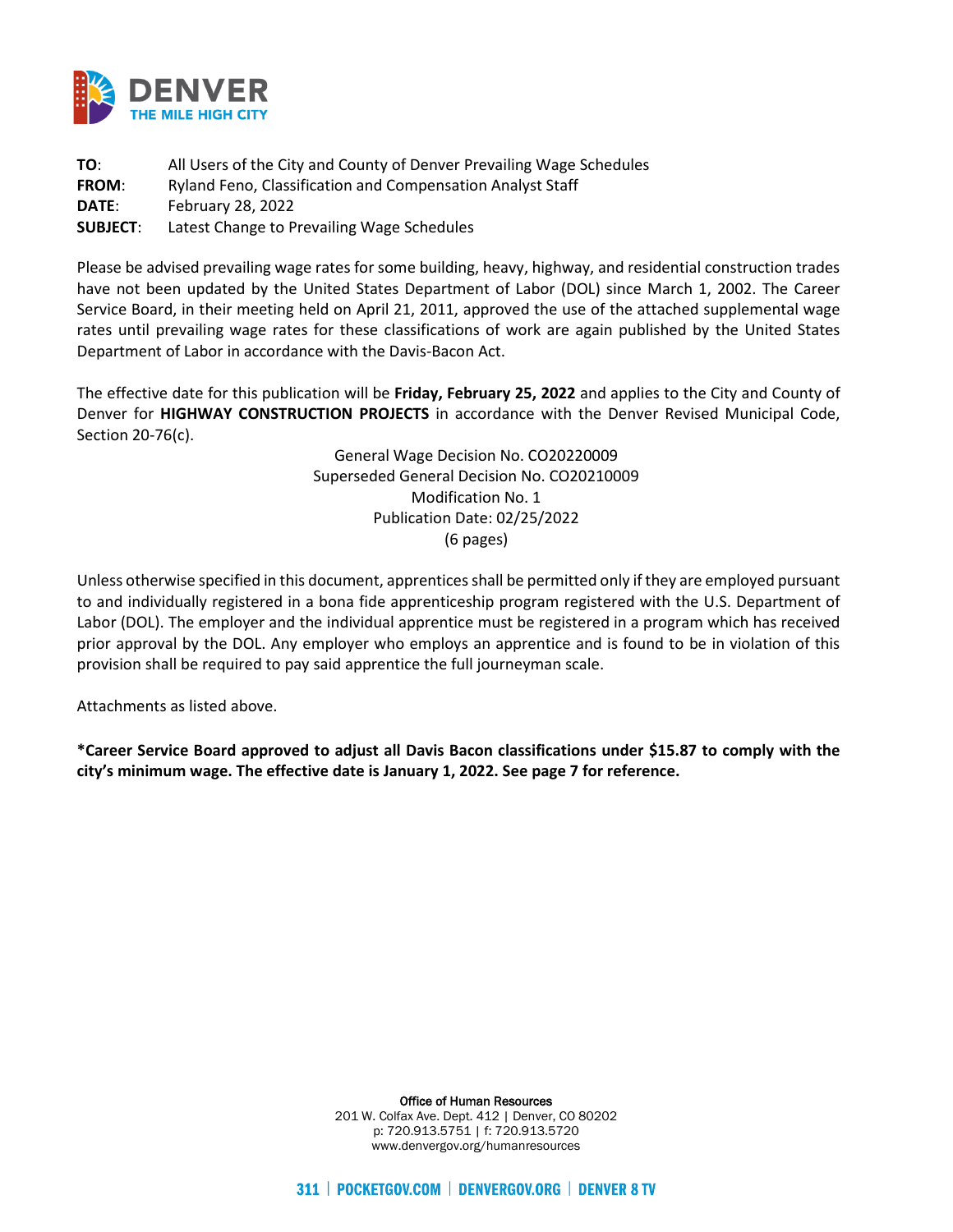"General Decision Number: CO20220009 02/25/2022

Superseded General Decision Number: CO20210009

State: Colorado

Construction Type: Highway

Counties: Denver and Douglas Counties in Colorado.

HIGHWAY CONSTRUCTION PROJECTS

Note: Contracts subject to the Davis-Bacon Act are generally required to pay at least the applicable minimum wage rate required under Executive Order 14026 or Executive Order 13658. Please note that these Executive Orders apply to covered contracts entered into by the federal government that are subject to the Davis-Bacon Act itself, but do not apply to contracts subject only to the Davis-Bacon Related Acts, including those set forth at 29 CFR  $5.1(a)(2)-(60)$ .

| If the contract is entered<br>into on or after January 30,<br>$ 2022$ , or the contract is<br>renewed or extended (e.g., an<br>option is exercised) on or<br>after January 30, 2022:                  | Executive Order 14026<br>generally applies to the<br>contract.<br>$\vert$ . The contractor must pay<br>all covered workers at<br>least \$15.00 per hour (or<br>the applicable wage rate<br>listed on this wage<br>determination, if it is<br>higher) for all hours<br>spent performing on the<br>contract in 2022. |
|-------------------------------------------------------------------------------------------------------------------------------------------------------------------------------------------------------|--------------------------------------------------------------------------------------------------------------------------------------------------------------------------------------------------------------------------------------------------------------------------------------------------------------------|
| If the contract was awarded on  . Executive Order 13658<br>or between January 1, 2015 and <br>January 29, 2022, and the<br>lcontract is not renewed or<br>extended on or after January <br>130, 2022: | generally applies to the<br>contract.<br>. The contractor must pay all<br>covered workers at least<br>\$11.25 per hour (or the<br>applicable wage rate listed<br>on this wage determination,<br>if it is higher) for all<br>hours spent performing on<br>that contract in 2022.                                    |

The applicable Executive Order minimum wage rate will be adjusted annually. If this contract is covered by one of the Executive Orders and a classification considered necessary for performance of work on the contract does not appear on this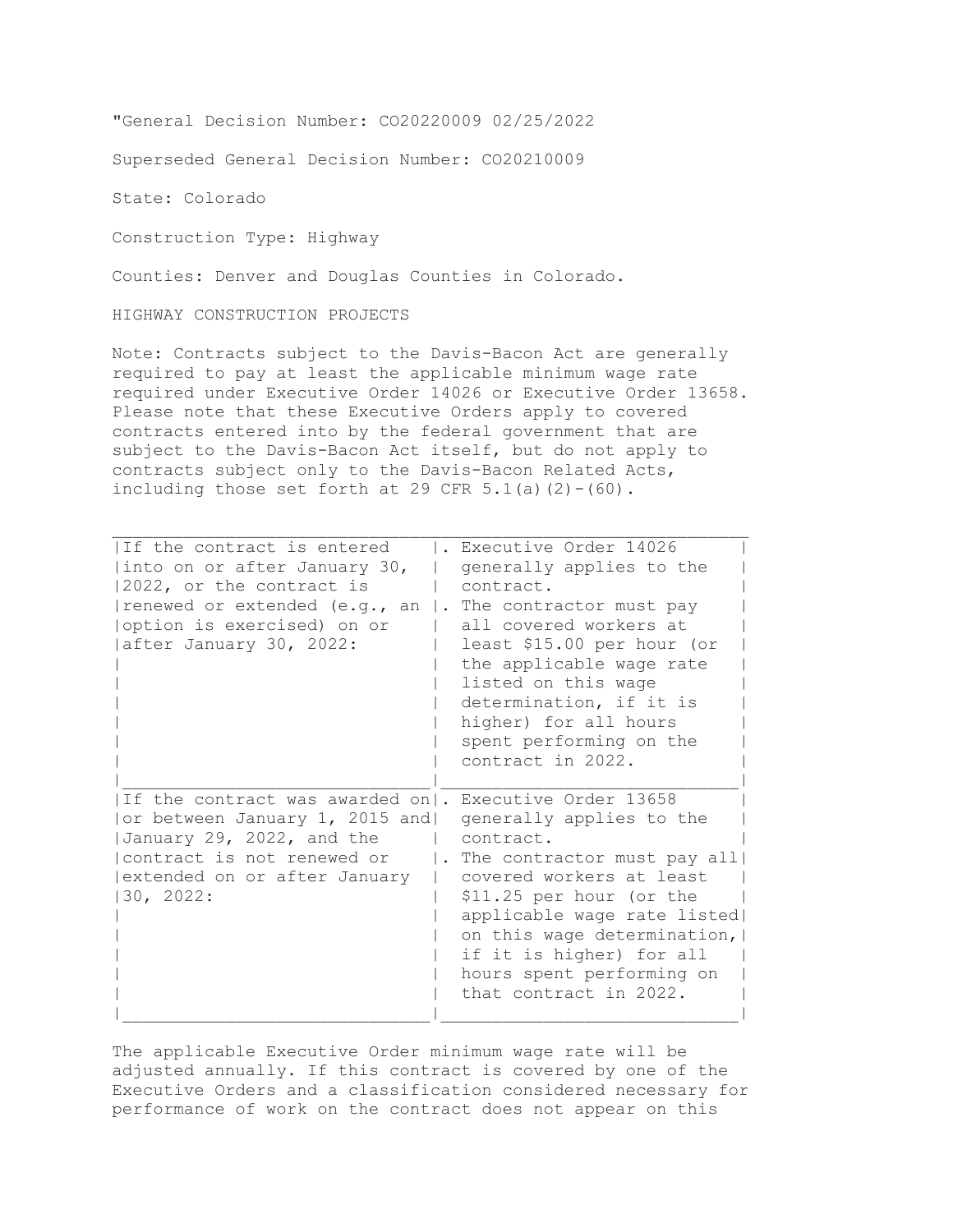wage determination, the contractor must still submit a conformance request. Additional information on contractor requirements and worker protections under the Executive Orders is available at https://www.dol.gov/agencies/whd/government-contracts. Modification Number Publication Date  $0$   $01/07/2022$ <br>1  $02/25/2022$ 02/25/2022 CARP9901-008 11/01/2019 Rates Fringes CARPENTER (Form Work Only).......\$ 26.50 10.32 ---------------------------------------------------------------- ELEC0068-016 03/01/2011 Rates Fringes TRAFFIC SIGNALIZATION: Traffic Signal Installation Zone 1...........................\$ 26.42 4.75%+8.68<br>Zone 2........................\$ 29.42 4.75%+8.68 Zone 2.......................\$ 29.42 TRAFFIC SIGNAL INSTALLER ZONE DEFINITIONS Zone 1 shall be a 35 mile radius, measured from the following addresses in each of the following cities: Colorado Springs - Nevada & Bijou Denver - Ellsworth Avenue & Broadway Ft. Collins - Prospect & College Grand Junction - 12th & North Avenue Pueblo - I-25 & Highway 50 All work outside of these areas shall be paid Zone 2 rates. ---------------------------------------------------------------- ENGI0009-008 05/01/2021 Rates Fringes POWER EQUIPMENT OPERATOR: (3)-Hydraulic Backhoe (Wheel Mounted, under 3/4 yds), Hydraulic Backhoe (Backhoe/Loader combination), Drill Rig Caisson (smaller than Watson 2500 and similar), Loader (up to and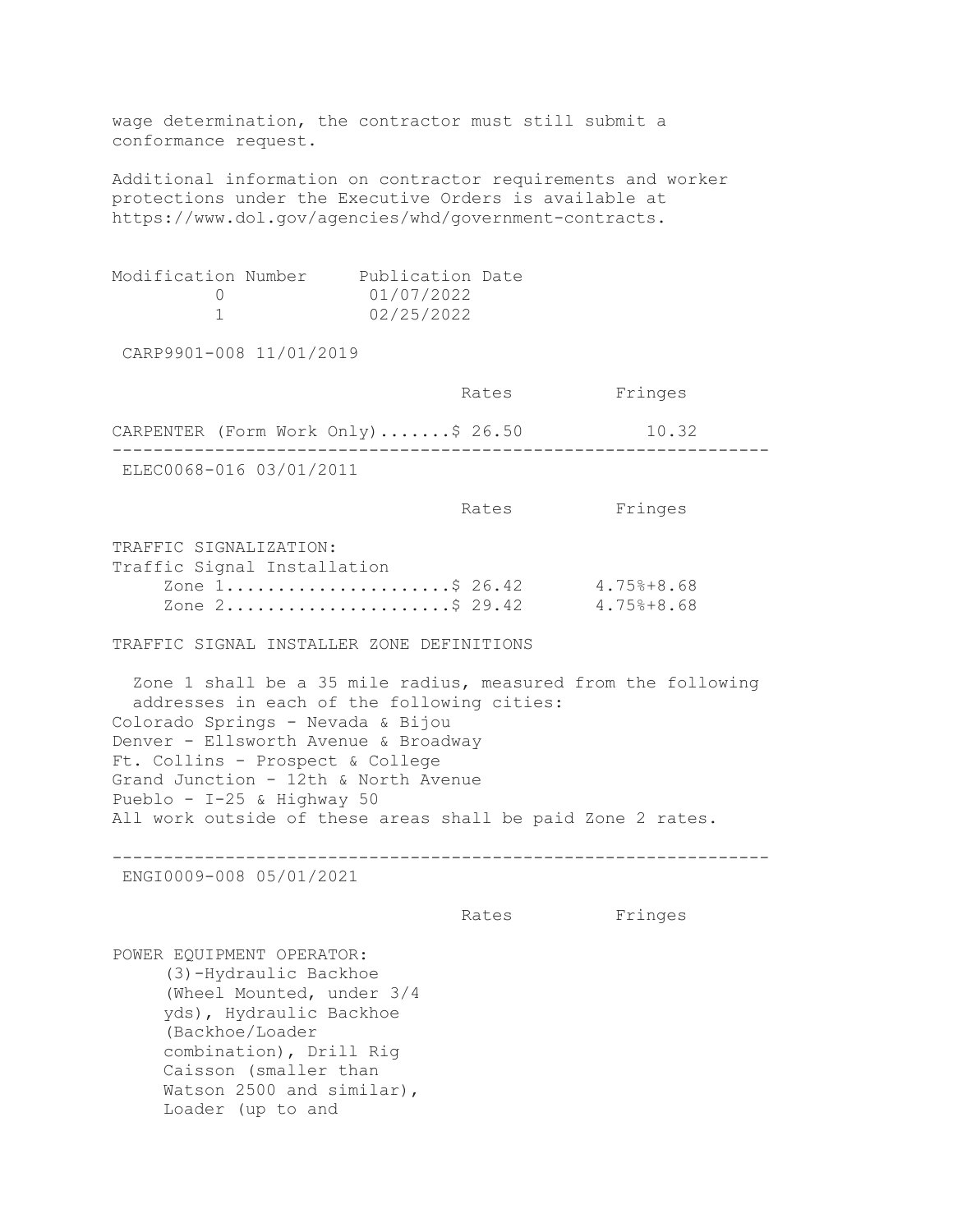| including $6 \text{ cu. yd.}$ \$ 31.05<br>$(3)$ -Loader (under 6 cu.                               |       | 12.35          |  |
|----------------------------------------------------------------------------------------------------|-------|----------------|--|
| $yd.$ )<br>Denver County\$ 31.05<br>(3)-Motor Grader (blade-                                       |       | 12.35          |  |
| rough)<br>Douglas County\$ 31.05<br>$(4)$ -Crane (50 tons and                                      |       | 12.35          |  |
| under), Scraper (single<br>bowl, under 40 cu. yd)\$ 31.70<br>(4)-Loader (over 6 cu. yd)            |       | 12.35          |  |
| Denver County\$ 31.20<br>(5)-Drill Rig Caisson<br>(Watson 2500 similar or<br>larger), Crane (51-90 |       | 12.35          |  |
| tons), Scraper (40 cu.yd<br>and over), \$ 31.37<br>(5)-Motor Grader (blade-<br>finish)             |       | 12.35          |  |
| Douglas County\$ 31.37<br>$(6)$ -Crane $(91-140$ tons)\$ 33.05<br>-------------------------        |       | 12.35<br>12.35 |  |
| SUC02011-004 09/15/2011<br>$^\star$                                                                |       |                |  |
|                                                                                                    | Rates | Fringes        |  |
| CARPENTER (Excludes Form Work)\$ 19.27                                                             |       | 5.08           |  |
| CEMENT MASON/CONCRETE FINISHER<br>Denver\$ 20.18<br>Douglas\$ $18.75$                              |       | 5.75<br>3.00   |  |
| ELECTRICIAN (Excludes Traffic<br>Signal Installation)\$ 35.13                                      |       | 6.83           |  |
| FENCE ERECTOR (Excludes<br>Link/Cyclone Fence Erection)\$ 13.02 **                                 |       | 3.20           |  |
| GUARDRAIL INSTALLER\$ 12.89 **                                                                     |       | 3.20           |  |
| HIGHWAY/PARKING LOT<br>STRIPING: Painter                                                           |       |                |  |
| Denver\$ 12.62 **                                                                                  |       | 3.21           |  |

IRONWORKER, REINFORCING (Excludes Guardrail Installation).....................\$ 16.69 5.45

Douglas.....................\$ 13.89 \*\* 3.21

IRONWORKER, STRUCTURAL (Includes Link/Cyclone Fence Erection, Excludes Guardrail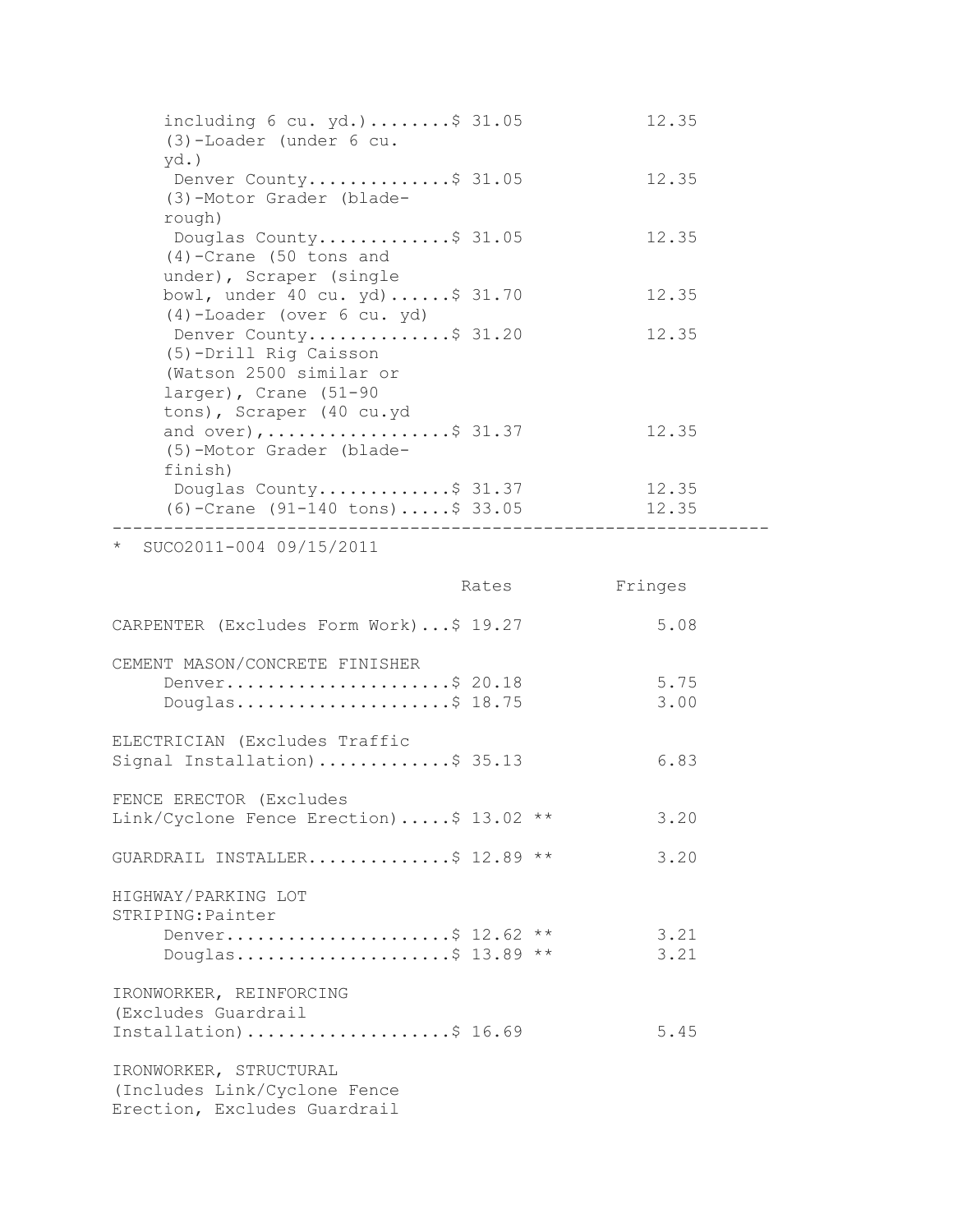| Installation) \$ 18.22              | 6.01         |
|-------------------------------------|--------------|
| LABORER                             |              |
| Asphalt Raker\$ 16.29               | 4.25         |
| Asphalt Shoveler\$ 21.21            | 4.25         |
| Asphalt Spreader\$ 18.58            | 4.65         |
| Common or General                   |              |
| Denver\$ 16.76                      | 6.77         |
| Douglas\$ 16.29                     | 4.25         |
| Concrete Saw (Hand Held)\$ 16.29    | 6.14         |
| Landscape and Irrigation\$ 12.26 ** | 3.16         |
| Mason Tender-                       |              |
| Cement/Concrete                     |              |
| Denver\$ 16.96                      | 4.04         |
| Douglas\$ $16.29$                   | 4.25         |
| Pipelayer<br>Denver\$ 13.55 **      | 2.41         |
| Douglas\$ 16.30                     | 2.18         |
| Traffic Control (Flagger)\$ 9.55 ** | 3.05         |
| Traffic Control (Sets               |              |
| Up/Moves Barrels, Cones,            |              |
| Install Signs, Arrow                |              |
| Boards and Place                    |              |
| Stationary Flags) (Excludes         |              |
| Flaggers)\$ 12.43 **                | 3.22         |
|                                     |              |
| PAINTER (Spray Only) \$ 16.99       | 2.87         |
| POWER EQUIPMENT OPERATOR:           |              |
| Asphalt Laydown                     |              |
| Denver\$ 22.67                      | 8.72         |
| Douglas\$ 23.67                     | 8.47         |
| Asphalt Paver                       |              |
| Denver\$ 24.97                      | 6.13         |
| Douglas\$ 25.44                     | 3.50         |
| Asphalt Roller                      |              |
| Denver\$ 23.13                      | 7.55         |
| Douglas\$ 23.63                     | 6.43         |
| Asphalt Spreader\$ 22.67            | 8.72         |
| Backhoe/Trackhoe                    |              |
| Douglas\$ 23.82                     | 6.00         |
| Bobcat/Skid Loader\$ 15.37          | 4.28<br>8.72 |
| Boom\$ 22.67<br>Broom/Sweeper       |              |
| Denver\$ 22.47                      | 8.72         |
| Douglas\$ 22.96                     | 8.22         |
| Bulldozer\$ 26.90                   | 5.59         |
| Concrete Pump\$ 21.60               | 5.21         |
| Drill                               |              |
| Denver\$ 20.48                      | 4.71         |
| Douglas\$ 20.71                     | 2.66         |
| Forklift\$ 15.91                    | 4.68         |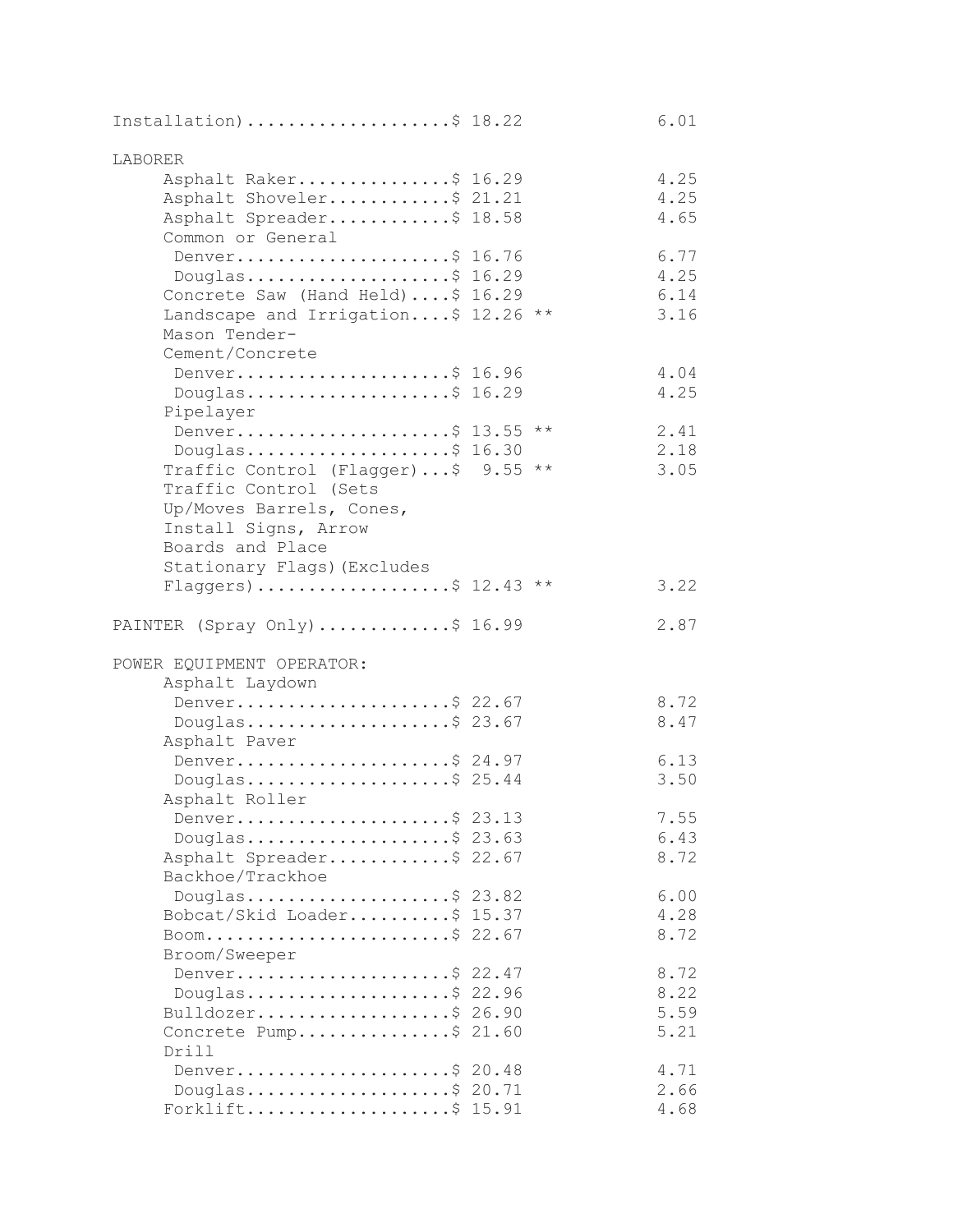| Grader/Blade                        |      |
|-------------------------------------|------|
| Denver\$ 22.67                      | 8.72 |
| Guardrail/Post Driver\$ 16.07       | 4.41 |
| Loader (Front End)                  |      |
| Douglas\$ 21.67                     | 8.22 |
| Mechanic                            |      |
|                                     |      |
| Denver\$ 22.89                      | 8.72 |
| Douglas\$ 23.88                     | 8.22 |
| Oiler                               |      |
| Denver\$ 23.73                      | 8.41 |
| Douglas\$ 24.90                     | 7.67 |
| Roller/Compactor (Dirt and          |      |
| Grade Compaction)                   |      |
| Denver\$ 20.30                      | 5.51 |
| Douglas\$ 22.78                     | 4.86 |
| Rotomill\$ 16.22                    | 4.41 |
| Screed                              |      |
|                                     |      |
| Denver\$ 22.67                      | 8.38 |
| Douglas\$ 29.99                     | 1.40 |
| Tractor\$ 13.13 **                  | 2.95 |
|                                     |      |
| TRAFFIC SIGNALIZATION:              |      |
| Groundsman                          |      |
| Denver\$ 17.90                      | 3.41 |
| Douglas\$ 18.67                     | 7.17 |
|                                     |      |
| TRUCK DRIVER                        |      |
| Distributor                         |      |
| Denver\$ 17.81                      | 5.82 |
| Douglas\$ 16.98                     | 5.27 |
| Dump Truck                          |      |
| Denver\$ 15.27                      | 5.27 |
| Douglas\$ 16.39                     | 5.27 |
| Lowboy Truck\$ 17.25                | 5.27 |
|                                     |      |
| Mechanic\$ 26.48                    | 3.50 |
| Multi-Purpose Specialty &           |      |
| Hoisting Truck                      |      |
| Denver\$ 17.49                      | 3.17 |
| Douglas\$ 20.05                     | 2.88 |
| Pickup and Pilot Car                |      |
| Denver\$ 14.24 **                   | 3.77 |
| Douglas\$ 16.43                     | 3.68 |
| Semi/Trailer Truck\$ 18.39          | 4.13 |
| Truck Mounted Attenuator\$ 12.43 ** | 3.22 |
| Water Truck                         |      |
| Denver\$ 26.27                      | 5.27 |
| Douglas\$ 19.46                     | 2.58 |
|                                     |      |
|                                     |      |

WELDERS - Receive rate prescribed for craft performing operation to which welding is incidental.